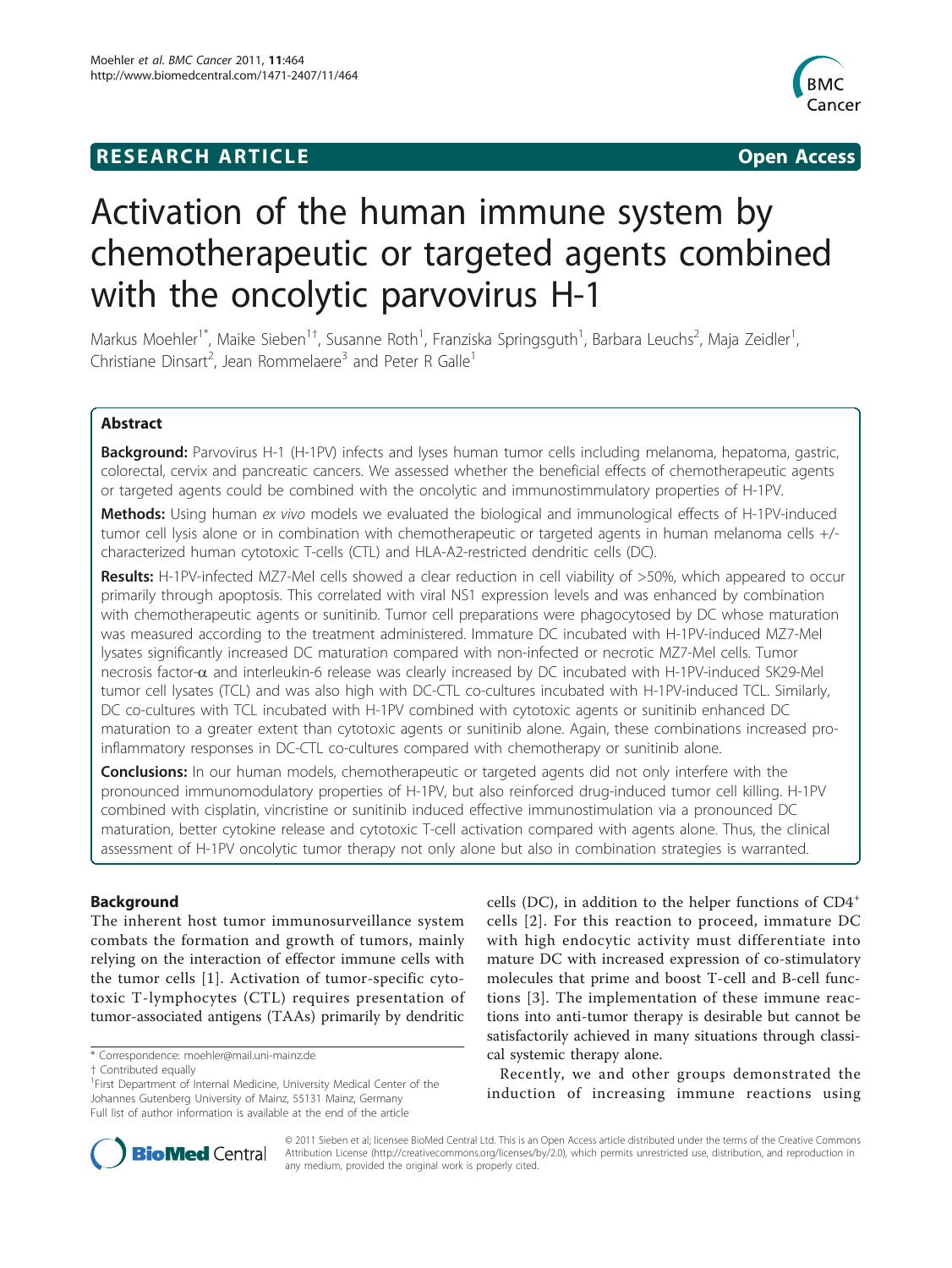oncolytic viruses in both syngeneic mouse and human ex vivo and in vivo tumor xenograft models [\[4-6](#page-12-0)]. Parvoviruses or other viruses employed as therapeutic gene vectors are used to stimulate the immune system [\[6](#page-12-0)-[8](#page-12-0)]. However, many of these vectors are restricted by their pathogenicity and adverse immunological side-effects [[9\]](#page-12-0). Non-pathogenic parvovirus H-1 (H-1PV), depending on the target cells and culture conditions, induced apoptosis or autophagy-like cell death [\[8,10](#page-12-0)-[12\]](#page-12-0). Besides genuine oncolytic activity, Bhat et al showed that targeted tumor cell H-1PV infection and the improved recognition as target cells by natural killer (NK) cells leads to an amplification of NK cell-mediated immune response [[13\]](#page-12-0). Furthermore, H-1PV efficiently induced viral oncolysis in Burkitt's lymphoma cells, including those resistant to apoptosis induction by rituximab [[14\]](#page-12-0). In addition, H-1PV could activate human anti-tumor immune response by adoptive transfer and an abortive H-1PV infection of human peripheral blood mononuclear cells (PBMC) [[15](#page-12-0)]. Thus, H-1PV efficiently activated the human immune system and may potentially support classical systemic chemotherapy and/or new molecular targeted agents in the treatment of human cancer patients [\[10,16\]](#page-12-0).

Parvoviruses are small nuclear DNA viruses that replicate during S-phase of the cell cycle. H-1PV efficiently infects human tumor cells, including melanoma, hepatoma, colon and gastric cancer cells [\[8,10,17\]](#page-12-0). Moreover, parvovirus productive lytic infection resulted in reduced incidence of spontaneous, virally, and chemically induced tumors in animals [[8](#page-12-0),[18\]](#page-12-0). In contrast to these fast-replicating cells, human immune cells and primary hepatocytes cannot be infected or lysed [[8,10,15\]](#page-12-0). Moreover, recombinant parvoviruses that are deficient in replication have been engineered to deliver immunostimulating molecules to increase their anti-tumor properties [[8,18](#page-12-0),[19](#page-12-0)]. We further reported that immunogenic heat shock proteins are released during the process of H-1PV-induced killing of human melanoma cells,[[6,10](#page-12-0)] and demonstrated increased phagocytosis of H-1PVinduced tumor cell lysates (TCL) leading to increased maturation of DC. These activated DC improved tumor antigen presentation with stimulation of TAA-specific CTL via cross presentation [[6\]](#page-12-0).

So far, the immunological effects of combining H-1PV and conventional chemotherapeutic agents or newer targeted agents are yet unknown. Thus, the aim of the current study was to analyze the putative synergistic biological and immunological effects of H-1PV combined with cisplatin, vincristine or the multi-tyrosine kinase (TK) inhibitor, sunitinib, in human tumor and immune cells. We employed human melanoma models, which allowed the study of immune responses in the context of corresponding HLA-restricted human DC. This human ex vivo tumor model with tumor-specific autologous CTL clones was also used with HLA-A2 positive and HLA-A2-negative melanoma variant cells [[6](#page-12-0)]. Since new molecular targeted therapies, including sunitinib, erlotinib or sorafenib, are increasingly being approved for treatment of many human cancers, due to their combined tumor-suppressive and anti-angiogenic effects,[[20,21\]](#page-12-0) their combinations with H-1PV may be even more attractive to induce CTL. Therefore, we aimed to develop a more effective DC-mediated immune stimulation by combining chemotherapeutic or targeted agents with H-1PV.

## Methods

#### Human cancer cells and primary human immune cells

Human melanoma cell lines MZ7-Mel, SK29-Mel-1 and SK29-Mel-1.22 were cultured as previously described [[10\]](#page-12-0). The autologous melanoma line MZ7-MEL was established from a splenic metastasis in 1988. MZ7- MEL expressed MAGE-A3, tyrosinase, Melan-A/MART-1 and gp100 [[22\]](#page-12-0). The SK29-Mel-1.22 cell line is a selected HLA-A2 negative (A2<sup>-</sup>) variant of HLA-A2-positive (A2<sup>+</sup>) SK29-Mel-1 cells [\[23](#page-12-0)]. The HLA-A2restricted CTL line, CTL IVSB, directed against the TAA tyrosinase peptide 369-376 [[24\]](#page-12-0) was derived from an autologous mixed lymphoid tumor cell culture of the SK29-model. These cells and the EBV-transformed Bcell line (MZ-EBV-B) were obtained as a gift from T. Woelfel (Mainz, Germany). CTL were maintained in long-term culture by passaging every 4-7 days [\[24](#page-12-0)]. Primary human immune cells (monocytes, immature and mature DC) were derived from buffy coats of healthy blood donors in the Department of Transfusion Medicine of Johannes Gutenberg University Mainz (Mainz, Germany) and used as described [\[6,25\]](#page-12-0). For the use of samples from healthy blood donors no ethical approval was needed.

#### Virus preparation and infection of tumor cells

Wild-type H-1PV was produced in NB-324K cells and purified on iodixanol gradients. For wild-type virues titers are determined by plaque assays as previously described [[26](#page-12-0)] and the multiplicity of infection (MOI) is given by the number of plaque-forming units (PFU). To infect tumor cells with H-1PV, medium of exponentially growing cell cultures were removed and then incubated for one hour with H-1PV at a MOI of 20 PFU/cell in minimal amount of complete medium (Minimum Essential Medium, 5% FCS, 1% glutamine, 1% penicillin/streptomycin; Life Technologies, Karlsruhe, Germany) and than fill up to appropriate amount of medium according to the size of dishes, plates and flasks. Cells were cultured for up to 10 days post infection (p.i.).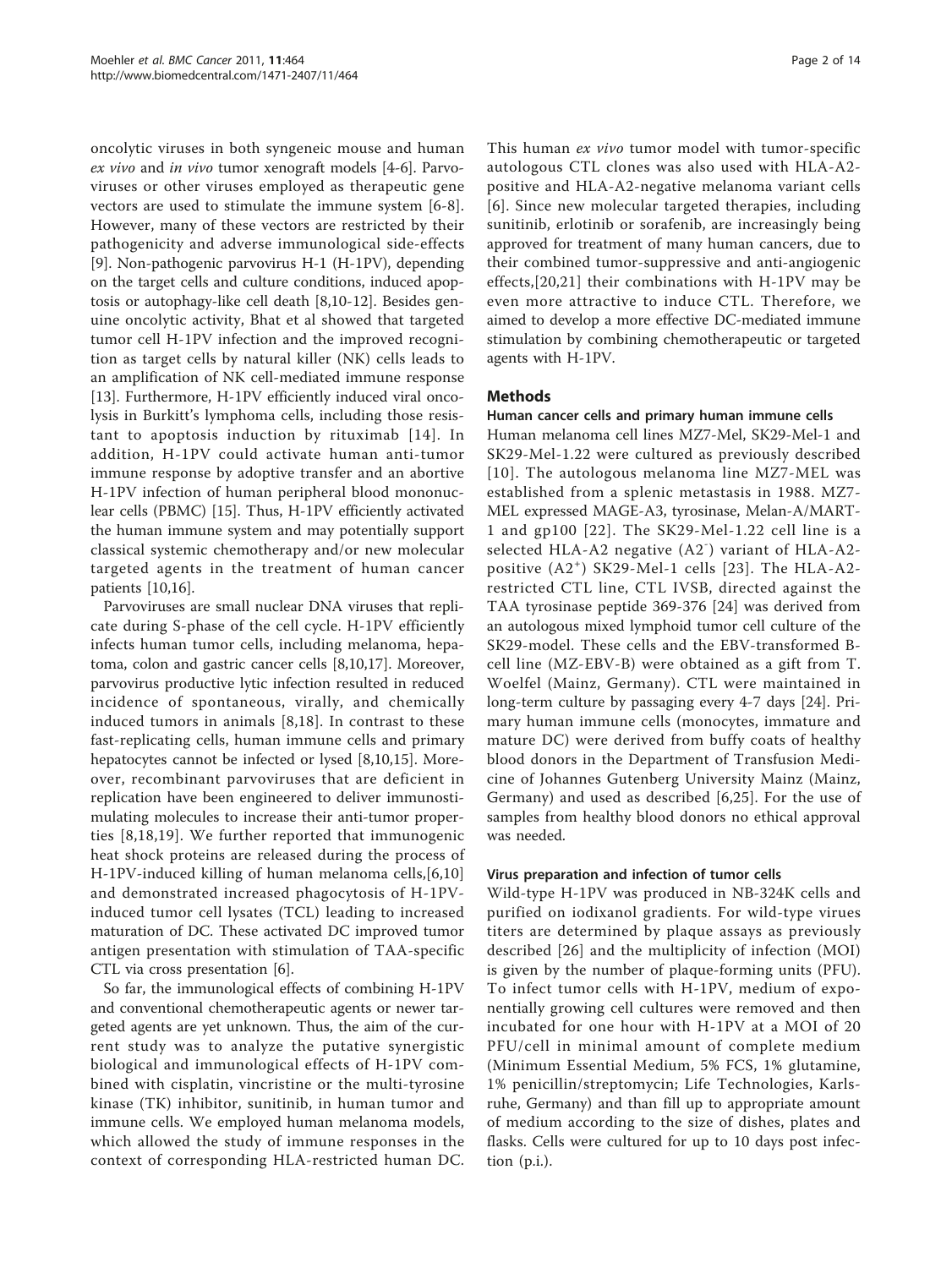#### Cell treatment

For combined treatment, cells were firstly infected with H-1PV in complete medium (described above) and one hour or 24 hours after infection, chemotherapeutic agents or sunitinib were added by adding appropriate amount of medium and cells were incubated until analysis. Cisplatin and vincristine were purchased from Gry Pharma GmbH (Kirchzarten, Germany) and freshly dissolved in medium to a concentration from 0.1  $\mu$ g/ml to 5 μg/ml, a concentration of 0.1 μg/ml was used for analysis. Sunitinib (sunitinib malate, SUTENT®; Pfizer Inc.) was provided by Pfizer (Pfizer, NY, USA), and was dissolved in dimethylsulfoxide (Invitrogen, Karlsruhe, Germany) from 1-5  $\mu$ g/ml and a concentration of 5  $\mu$ g/ml was used for analysis.

#### Virus-driven transgene expression and protein analyses

For measurement of transient H-1PV expression, virus particles were quantified by luciferase expression using the NS-proficient recombinant parvovirus hH1Δ1600luc (carries firefly luciferase gene instead of viral caspid proteins) as described previously [[8\]](#page-12-0). Infections were performed for 1 hour at a MOI of 10-2 RU/cell. For recombinant viruses titers are determined by infected cell hybridization assays and are expressed as replication units (RU) per milliliter of virus suspension. Finally, cells were harvested on days 3 and 4 p.i. Luciferase activities were determined with a Luminometer (Berthold, bad Wildbad, Germany) and expressed as level of induction relative to control. NS1 was analyzed by western blotting as previously described [\[8,11](#page-12-0)]. Blots were incubated with the rabbit polyclonal antibody SP8 (1:1000) directed against carboxy-terminal peptides of NS1,[[27](#page-12-0)] and processed for enhanced chemoluminescence detection (Amersham Pharmacia Biotech, Freiburg, Germany).

## H-1PV-induced cytotoxicity and analysis of apoptosis

To quantify cellular cytotoxicity, cells infected with H-1PV and/or treated with chemotherapeutic agents or sunitinib were grown for up to 6 days and stained with crystal violet for 1 hour. Measurements were performed at 550 nm at day 4 and 6 p.i. The growth inhibition (percentage of survival) was defined as percentage reduction of photometric absorption measurements of H-1PV-infected versus non-infected cell cultures. The absorption was measured via an enzyme-linked immunosorbant assay (ELISA) reader. The results were presented as relative to the control value (untreated cells). Cell viability of H-1PV infection 1 or 24 hours p.i., in addition to sunitinib treatment alone or in combination with H-1PV, was monitored by the 2-(4,5-dimethyltriazol-2-yl)-2,5-diphenyl tetrazolium bromide (MTT, Biomol, Hamburg, Germany) colorimetric assay. The absorbance was measured at 570 nm. Percent viability was defined as the relative absorbance of treated versus untreated control cells. To quantify the percentage of apoptotic cells in H-1PV-infected cultures (MOI = 20 PFU/cell), adherent cells were dissociated via trypsinization and collected 3 days p.i. by centrifugation at 800  $\times$ g. The harvested cells were processed as described previously [\[11](#page-12-0)]. Levels of apoptosis were assessed by FACScan flow cytometry with Cell Quest software (Becton Dickinson, Heidelberg, Germany) according to the manufacturer's instructions [\[8](#page-12-0)].

## Immunologic analysis for DC phagocytic activity, maturation, cross presentation and cytokine release

For phagocytic activity and maturation, DC were labeled with PKH2 and melanoma cells with PKH26. Labeled melanoma cells were infected with H-1PV (MOI = 20 PFU/cell). On day 10 p.i., TCL from H-1PV-infected melanoma were incubated for 2 days with PKH2-stained immature DC at a ratio of 1:3 in a 24-well plate. Noninfected melanoma cells, UV-irradiated (200  $J/m<sup>2</sup>$ ) and ultrasonicated tumor cells were stained with PKH26 prior to UV-irradiation and sonication and used as controls. To gate out mature DC from immune and dead cells, cells were treated as described previously [\[6](#page-12-0)]. After 1 day of co-culture, PKH2-labeled DC were analyzed for uptake of PKH26-stained melanoma TCL by FACS. DC staining was performed with phycoerythrin-labeled antibodies against human CD80, CD83 and CD86, and controlled with appropriate isotype-matched antibodies as previously described [[6\]](#page-12-0). Expression levels were measured by FACScan after immature DC were incubated with untreated melanoma cells, UV-irradiated melanoma cells or H-1PV-infected melanoma cells 10 days p.i..

To explore the maturation status of DC incubated with H-1PV-infected TCL combined with chemotherapeutic agents, SK29-Mel cells were infected with H-1PV (MOI = 20 PFU/cell). After one hour of viral infection, either vincristine or cisplatin was added into the medium. These 6-days differently incubated melanoma cells were co-cultured with immature DC for 2 days. Immature DC were marked with phycoerythrinlabeled antibodies against human CD86 and measured by FACScan [[6\]](#page-12-0).

To measure inflammatory cytokines from DC, immature DC were co-cultured with TCL from H-1PVinfected or with non-infected cells for 1 day in 96-well plates in a ratio of 1:3. As a control, the production of cytokines in melanoma cells, H-1PV-infected melanoma cells, and of immature and mature DC was measured. Mature DC controls were obtained by adding a cytokine cocktail as previously described [[28\]](#page-12-0). Supernatants were prepared by aspirating media from the co-culture and by diluting 1:1 with fresh medium. Tumor necrosis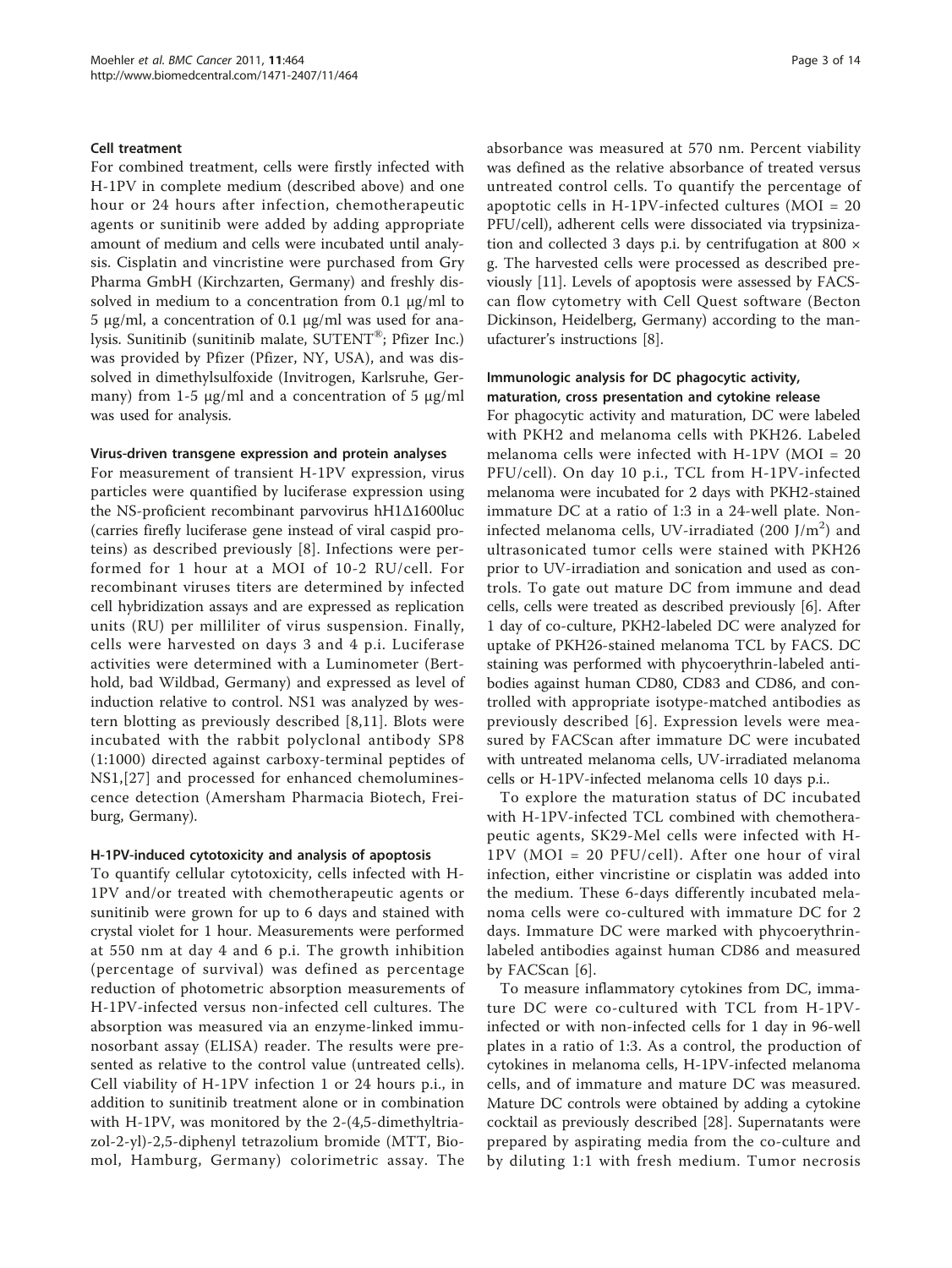factor (TNF)- $\alpha$  and interleukin (IL)-6 levels were determined by ELISA kits (BD Biosciences Pharmingen) according to the manufacturer's protocol.

## Results

## Cytotoxicity of H-1PV-infected MZ7-Mel cells, expression of H-1PV proteins and virus-driven transgenes

The cytotoxic effect of H-1PV in MZ7-Mel cells was determined by time-dependent measurement of cell growth (Figure [1A\)](#page-4-0). H-1PV infection of MZ7-Mel cells with an MOI of 20 resulted in an approximately 50% reduction of cell growth at day 4 and 6 p.i.. Six days p.i, cells continued to grow, but with a significantly reduced growth rate compared to controls. This may be due to the fact that a threshold of NS1 has to be present to induce cell cycle arrest. Until critical NS1 levels occur, cells can proliferate [[29\]](#page-12-0). Time-dependent expression of the viral non-structure protein NS1 was documented in MZ7-Mel cells by western blotting at 1 day p.i. with the highest expression levels found 2 days p.i. (Figure [1B](#page-4-0)). On day 6 p.i., NS1 expression decreased, most likely due to H-1-mediated induction of apoptosis. Further results of the luciferase assay using parvovirus hH1Δ1600luc [[11\]](#page-12-0) indicated a more than 200-fold induction of luciferase activity 3 days p.i. compared with non-infected cells (Figure [1C\)](#page-4-0). Luciferase activity was further enhanced 4 days p.i. Thus data suggest that H-1PV-induced cell killing was correlated with NS1 [[8](#page-12-0),[30](#page-12-0)].

#### Analysis of DC activity: phagocytosis and maturation

The immunogenicity of tumor cells was determined by phagocytosis and the presentation of tumor antigens by DC [\[31\]](#page-13-0). We therefore investigated the activation of DC following co-culture with H-1PV-induced MZ7-Mel lysates compared with a panel of control MZ7-Mel cell preparations. Phagocytosis of MZ7-Mel preparations by immature DC was quantified by flow cytometry (Figure [1D\)](#page-4-0). The highest proportion of phagocytosing DC (PKH2 and PKH26 double-staining) was 38%, detected after co-incubation with TCLs from H-1PV-infected MZ7 Mel 10 days p.i., compared with  $\sim$ 29% DC coincubated with UV-irradiated and ultrasonic-treated tumor cells respectively, and 16% from untreated melanoma cells. Thus, phagocytosis in immature DC was most effectively stimulated by H-1PV-induced melanoma cell lysates.

As previously been shown [\[25](#page-12-0)], treatment of immature DC with a cocktail of pro-inflammatory cytokines led to DC maturation characterized by a major increase in CD80, CD83 and CD86 expression (data not shown). In order to investigate whether H-1PV-induced melanoma cell lysates modulate DC maturation, the expression of these surface markers was analyzed following incubation with H-1PV-induced melanoma cell lysates taken 10

days p.i. compared with incubation with control MZ7- Mel cell preparations (Figure [1E](#page-4-0)). DC co-cultured with melanoma cells alone did not present significant phenotypic characteristics of DC maturation (CD80: ~5%, CD83: ~6%, CD86: ~10%), and co-culture with UV-irradiated apoptotic cells led to a non-significant increase of CD83 markers only (~11%). However, DC incubated with H-1PV-induced MZ7-Mel lysates resulted in a dramatic increase of all DC maturation markers, clearly indicating DC maturation (CD80: ~45%, CD83: ~52%, CD86: ~37%) (Figure [1E](#page-4-0)).

## Cell viability after treatment with H-1PV, chemotherapeutic or targeted agents

The viability of melanoma cells was assessed after exposure with cisplatin, vincristine alone, or together with H-1PV infection 24 hours p.i. using MTT assays. Cisplatin alone reduced SK29-Mel viability (Figure [2A\)](#page-5-0). The reduction of cell viability was additionally enhanced when cisplatin was combined with H-1PV. Enhancement of cisplatin-mediated apoptosis was observed in the presence of H-1PV, suggesting apoptosis may contribute to the reduced viability observed with the combination (Figure [2B\)](#page-5-0). Similar effects were demonstrated with vincristine (data not shown).

We next quantified the effect of H-1PV infection in combination with sunitinib on cell viability of SK29-Mel cells. Sunitinib alone led to a decrease in SK29-Mel viability after 24 hours of treatment with the optimal concentration of 5 μg/ml. The combination of sunitinib with H-1PV led to a further reduction of SK29-Mel cell viability (Figure [3A](#page-6-0)) and was dependent on the timepoint of exposure. Application 1 hour p.i. led to decreased cell viability of ~50% compared with H-1PV treatment alone (Figure [3B](#page-6-0)). In contrast, treatment 24 hours p.i. led to a 24% decrease in cell viability (data not shown). The combination of cisplatin with H-1PV also led to a reduction of cell viability, by 20% when administered at 1 hour p.i (Figure [3B\)](#page-6-0) and by 23% administered 24 hour p.i. (data not shown), indicating no significant differences between administration of chemotherapeutic agents at 1 or 24 hour p.i. Thus, the combination of chemotherapeutic or targeted agents and H-1PV enhanced the reduction of SK29-Mel cell viability.

## Analysis of DC activity: production of inflammatory cyctokines and cross presentation

We next compared cytokine release of DC co-cultured with different melanoma cell preparations (Figure [4A](#page-7-0)). Levels of TNF- $\alpha$  and IL-6 were increased by a factor of  $> 178$  for TNF- $\alpha$  and a factor of  $> 36$  for IL-6 when immature DC were co-cultured with H-1PV-induced SK29-Mel-1 cell lysates compared with control (mDC).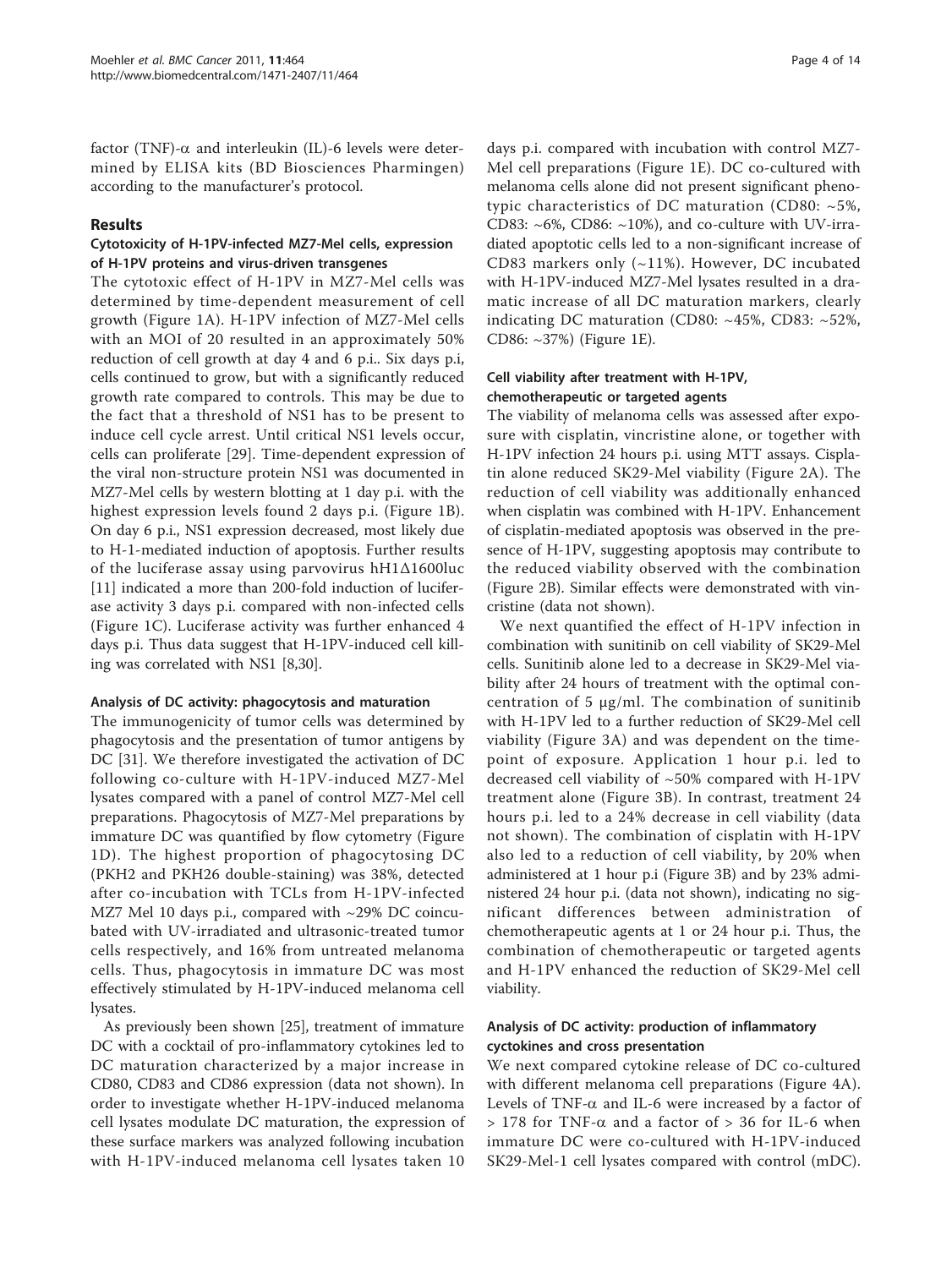<span id="page-4-0"></span>

photometric analysis (mean of 24 wells, at least 2 experiments). B: NS1 gene expression. MZ7-Mel cells were infected and grown for 1 to 4 days. After lysis 50 μg of total proteins were equally diluted and separated on SDS-PAGE. For parvoviral protein detection, blots were incubated with the NS1-specific antibody. C: Virus-driven transgene expression. Cells were infected with recombinant hH1Δ1600luc (MOI = 10-2 RU/cell) and transgene activities were measured in tumor cell lysates after 3 and 4 days p.i., given in fold induction. D: Phagocytosis. Immature DC and MZ7-Mel cells were labeled with PKH2 and PKH26, respectively. MZ7-Mel cells were infected with H-1PV (MOI = 20 PFU/cell), cultured for 10 days, and subsequently co-cultured with iDC. After 2 days of co-culture, PKH2-labeled DC were analyzed by FACS for their uptake of PKH26-stained MZ7- Mel cell lysates. As controls, DC were incubated with melanoma cells that were either untreated, UV-irradiated (to induce apoptosis) or ultrasonic-treated (necrosis). The percentage indicates the proportion of double-positive (phagocytosing) cells. FL-1 corresponds to an area in which PKH2 and PKH26 fluorescence overlap. The dotted curve represents the untreated DC. E: DC maturation. The expression of CD80, CD83, and CD86 was measured by FACScan after immature DC were incubated for 2 days with untreated SK29 melanoma cells, with UV-irradiated cells, and lysates from H-1PV-infected cells (MOI = 20 PFU/cell) 10 days p.i.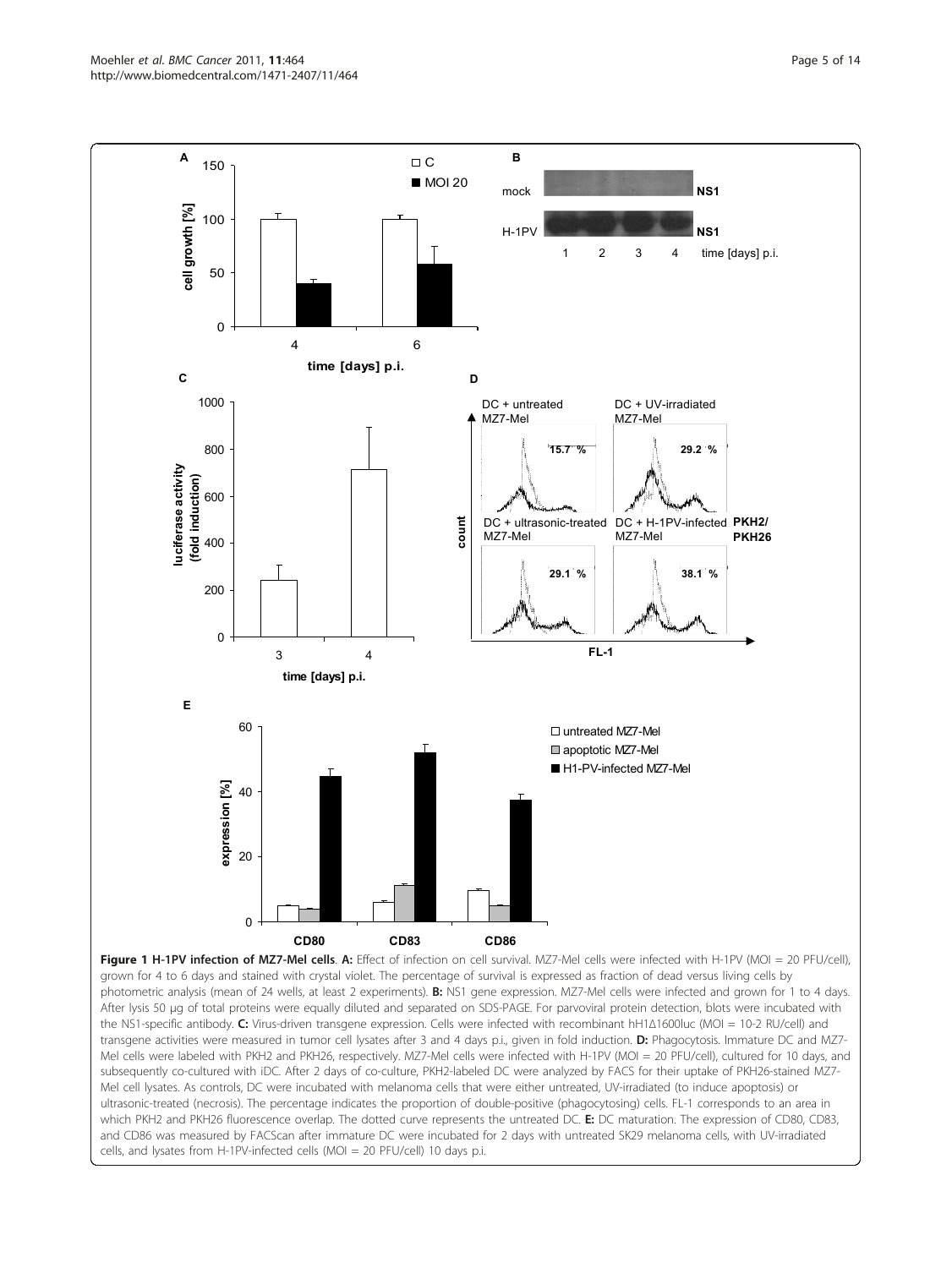<span id="page-5-0"></span>Moehler et al. BMC Cancer 2011, 11:464 http://www.biomedcentral.com/1471-2407/11/464

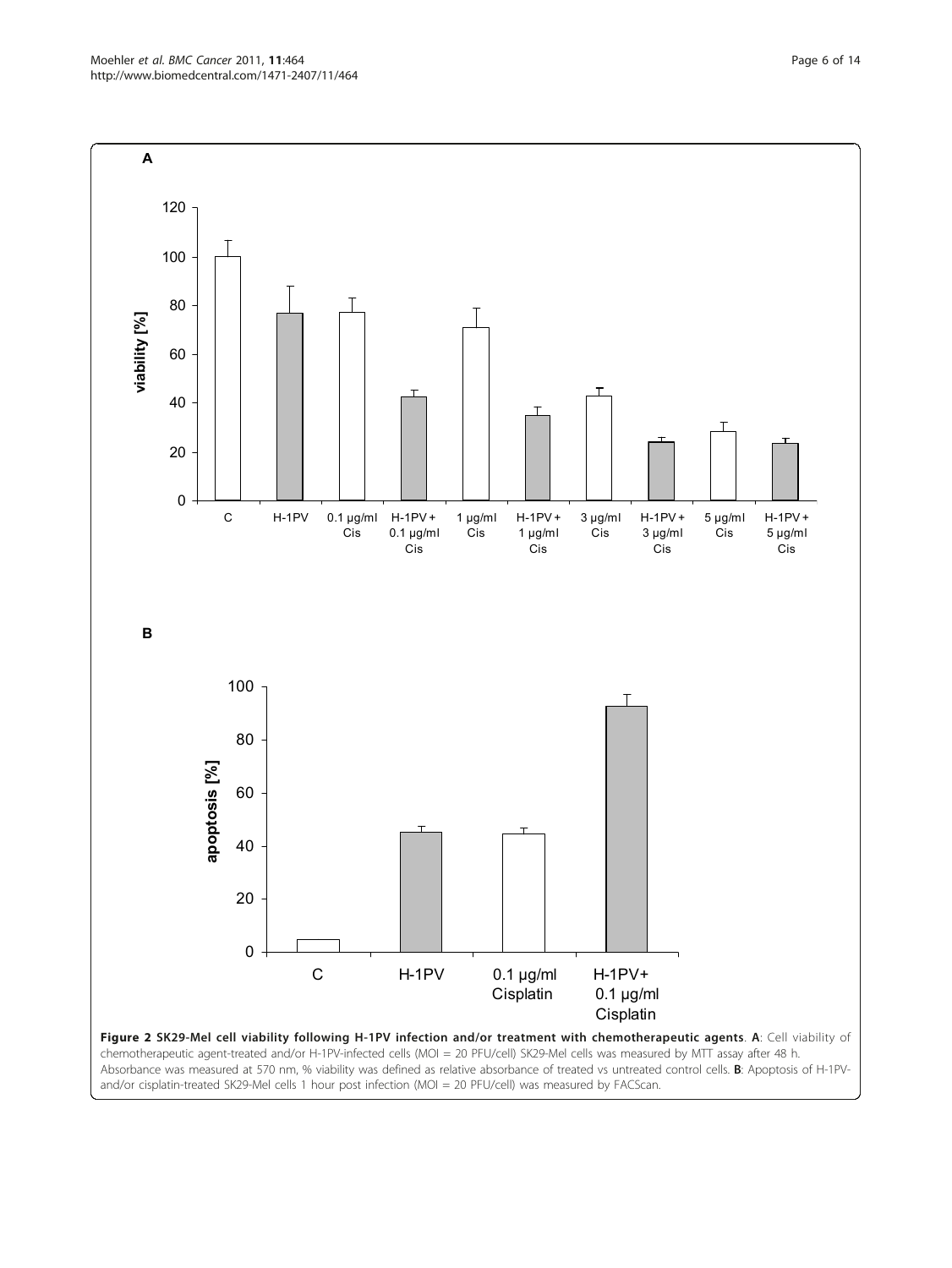Effects were also similar for the HLA-negative cell clone SK29-Mel-1.22 and MZ7-Mel cells (data not shown).

As immature DC can process HLA-negative tumors and present their TAAs in an HLA class I-restricted manner to tumor-specific CTL by cross presentation [[32](#page-13-0)], we assessed whether phagocytosis of H-1PVinduced lysates mediates cross presentation of TAAs to CTLs. SK29-Mel-1.22 (HLA-A2<sup>-</sup>) were co-cultured with

<span id="page-6-0"></span>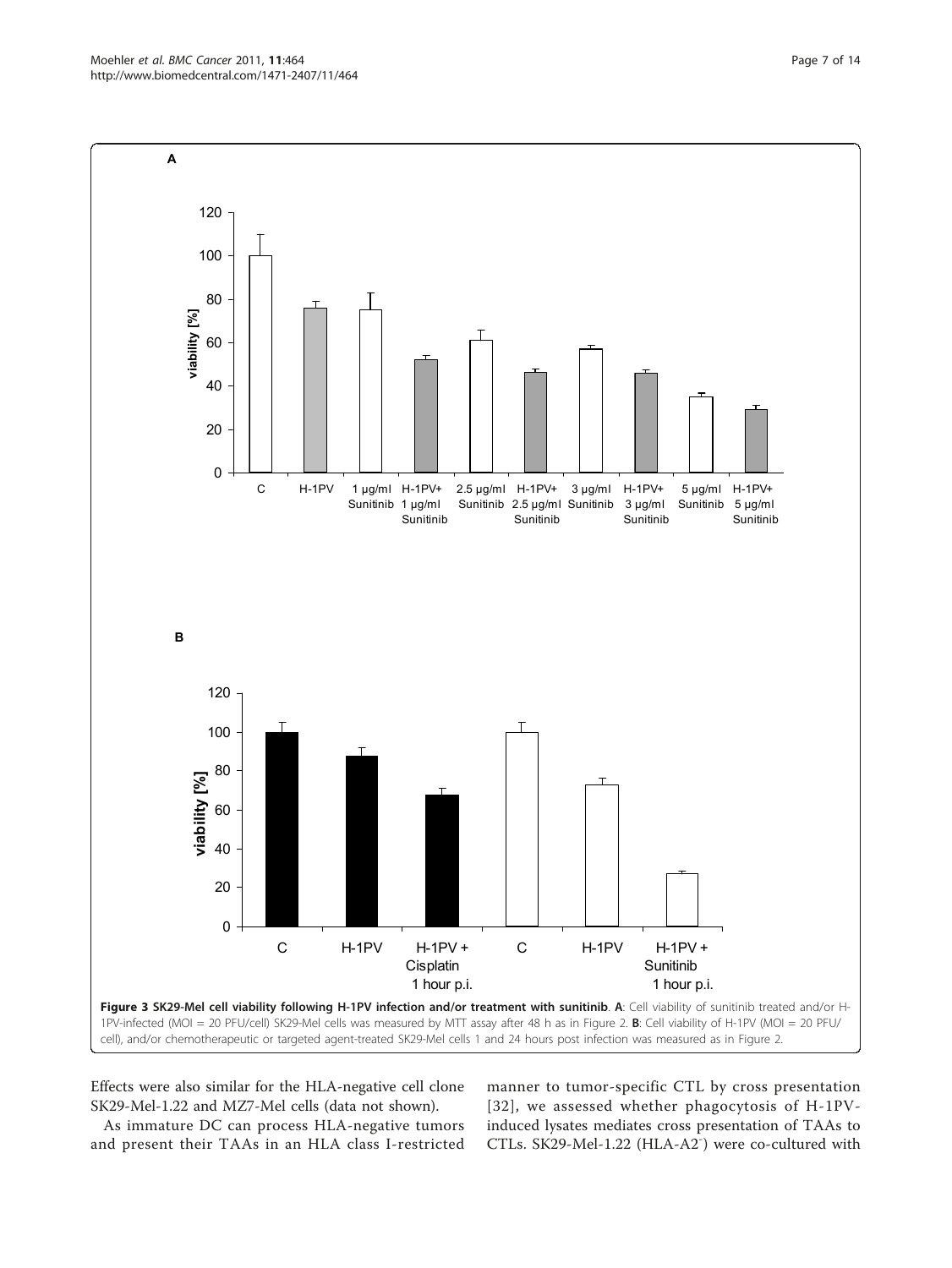Moehler et al. BMC Cancer 2011, 11:464 http://www.biomedcentral.com/1471-2407/11/464

<span id="page-7-0"></span>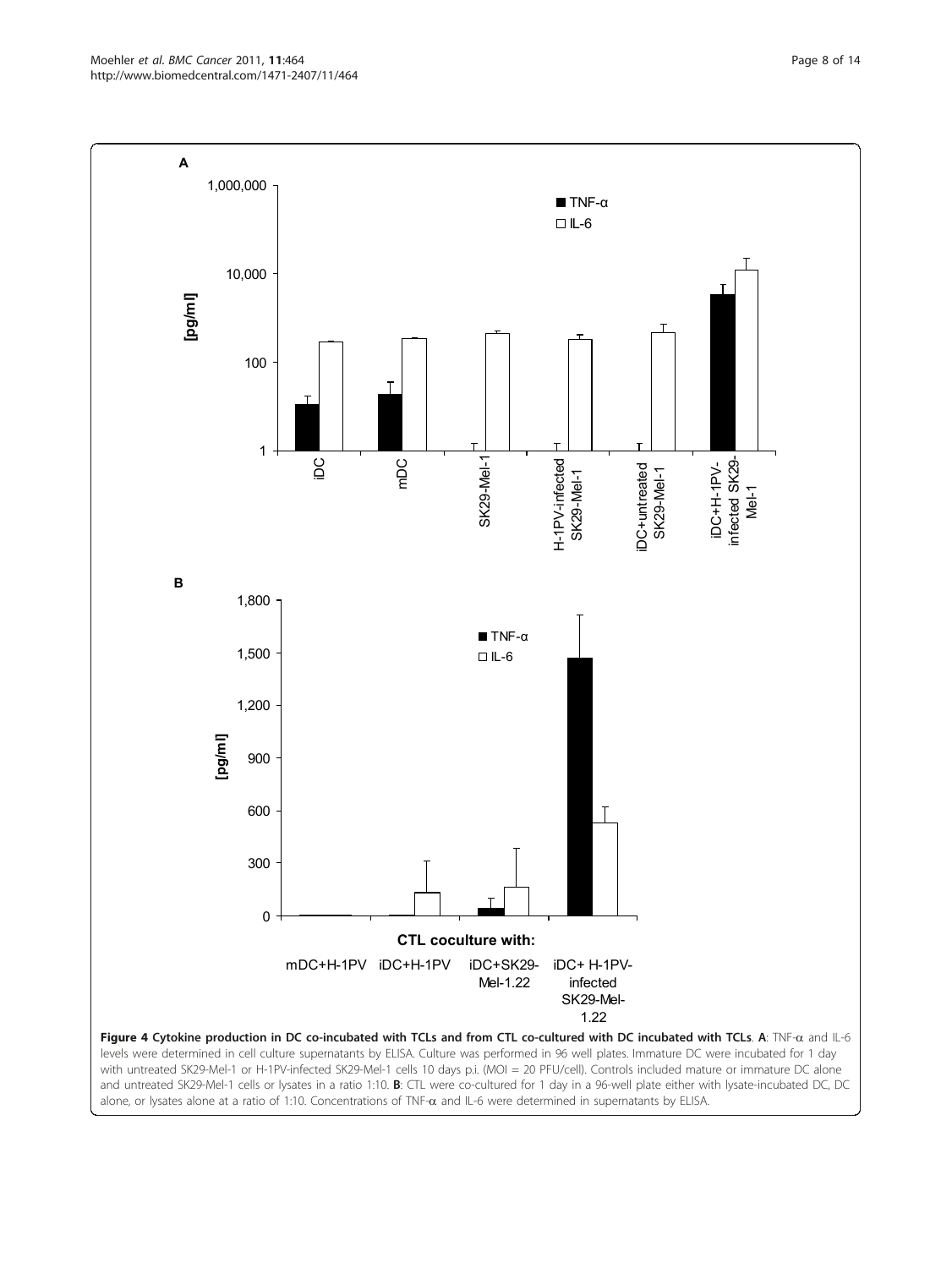an A2<sup>+</sup> -restricted CTL to release cytokines on specific recognition of SK29-Mel TAAs. A dramatic increase in TNF- $\alpha$  levels following co-culture of CTL with DC incubated with H-1PV-induced SK29 Mel-1.22 lysates was observed (Figure [4B](#page-7-0)). The TNF- $\alpha$  level increased by a factor of > 32. High levels of IL-6 (increased by a factor of > 3) were also observed in CTL co-cultures with immature DC incubated with H-1PV-induced SK29- Mel-1.22 TCL (Figure [4B\)](#page-7-0). CTL co-culture controls with immature DC and H-1PV, or immature DC and untreated SK29-Mel-1.22 led to the release of only small amounts of IL-6 and TNF- $\alpha$ , providing no evidence for cross-presentation. Mature DC and H-1PV alone did not increase the release of TNF- $\alpha$  or IL-6.

#### Activation of DC by different SK29-Mel cell preparations

To investigate the effects of different TCL preparations on DC maturation, CD86 was quantified using FACScan analysis. Immature DC were incubated for 2 days with differentially treated melanoma cells. Preparations from non-infected cells induced maturation in ~11% of DC (data not shown). However, TCL from H-1PV-infected melanoma cells led to 51% maturation of DC (Figure [5A\)](#page-9-0). In contrast, cisplatin treatment alone of SK29-Mel cells was as effective in inducing DC maturation (11%) as untreated cells. Again, vincristinetreated SK29-Mel cells did not significantly enhance CD86 expression (19%). Immature DC incubated with SK29-Mel treated with a combination of H-1PV and vincristine or H-1PV and cisplatin enhanced CD86 expression compared with the agents alone, although this was not as great as that observed with TCL from H-1PV-infected SK29-Mel cells alone. These findings suggest that H-1PV infection of SK29-Mel cells compared with cisplatin and vincristine treatment led to a greater positive effect on DC maturation.

In the same model, SK29-Mel cells treated with sunitinib alone led to a slight increase in CD86-expression in 24% of DC (Figure [6A\)](#page-10-0). However again, CD86 expression was significantly enhanced in immature DC co-cultured with H-1PV-sunitinib-induced TCL (32%) compared with sunitinib alone. So DC maturation mediated using sunitinib-induced TCL can be clearly enhanced by additional infection of melanoma cells with H-1PV, providing a more effective immune response.

We lastly investigated the IL-6 production from CTL co-cultured with immature DC and both melanoma cells treated with chemotherapeutic agents and H-1PV. Stimulation of DC with H-1PV-induced TCL led to  $~11\%$  increase in IL-6 production, which was similar to that observed with H-1PV plus cisplatin or vincristine, but appeared higher than with cisplatin alone (Figure [5B\)](#page-9-0). Of note, IL-6 levels were also increased after coincubation of immature DC with sunitinib-treated SK29-Mel cells and H-1PV-induced lysates compared with H-1PV alone or sunitinib alone (Figure [6B\)](#page-10-0). Very similar results were obtained with MZ7-Mel cells (data not shown).

#### Discussion

Current novel anticancer strategies aim to enhance both apoptotic tumor cell death and immunologic tumor cell recognition. Therefore oncolytic viruses are of increasing clinical interest, [[33,34\]](#page-13-0) in particular, autonomous parvoviruses, which appear very promising for tumor targeting [[8,10,26](#page-12-0)]. Since parvoviruses kill human cancer cells through different pathways to other anticancer therapies, we explored the impact and possible synergistic effects between H-1PV and chemotherapeutic agents or sunitinib, a typical molecule of the new multi-TK inhibitors [[35\]](#page-13-0). Sunitinib has activity against the signalling pathways of vascular endothelial growth factor (VEGF)-receptors as well as RAF, platelet-derived growth factor receptor beta, fibroblast growth factor receptor and stem cell factor receptor (c-KIT) across a range of solid tumor types [[36\]](#page-13-0). Preclinical and clinical studies linked the antitumoral effects of sunitinib with its inhibitory activity on these TKs [[20](#page-12-0)].

We first confirmed that H-1PV-induced cell killing in MZ7-Mel cells correlates with NS1-expression which is consistent with other studies, and suggests that H-1PV has high potential to achieve tumor suppression [[6,10,16](#page-12-0),[37\]](#page-13-0). Similarly, the combined treatment with H-1PV and gemcitabine lead to toxicity in cell lines regardless of used high doses of chemotherapeutic agent and impaired virus replication [\[38](#page-13-0)]. Additionally, combined treatment of the comparable adeno-associated virus AAV-2 with cisplatin showed enhanced apoptosis independent from cisplatin [[33\]](#page-13-0). NS1 expression is essential for transgene expression driven by recombinant constructs. Previous studies have described how recombinant viruses containing MCP3 or IL-2 genes could stimulate the immune system leading to additional invasion of macrophages and NK cells in tumors [[18](#page-12-0)]. Furthermore, the oncosuppressive capacity of CpGarmed H-1PV vectors was tested in vivo in a rat hepatoma cell metastatic model and the therapeutic vaccination effect of the vector was accompanied by a strong induction of cell mediated immune response [[12\]](#page-12-0).

We secondly combined antitumoral agents with oncolytic H-1PV. Here we investigated cisplatin and vincristine, commonly used as anticancer treatment either in combination or as monotherapy due to their different modes of action [\[34,39](#page-13-0)]. The antitumor properties of cisplatin are thought to be mediated via its ability to form DNA adducts, including intra-and interstrand DNA cross-links. Vincristine is a vinca-alkaloid, whose mode of action occurs primarily through blocking the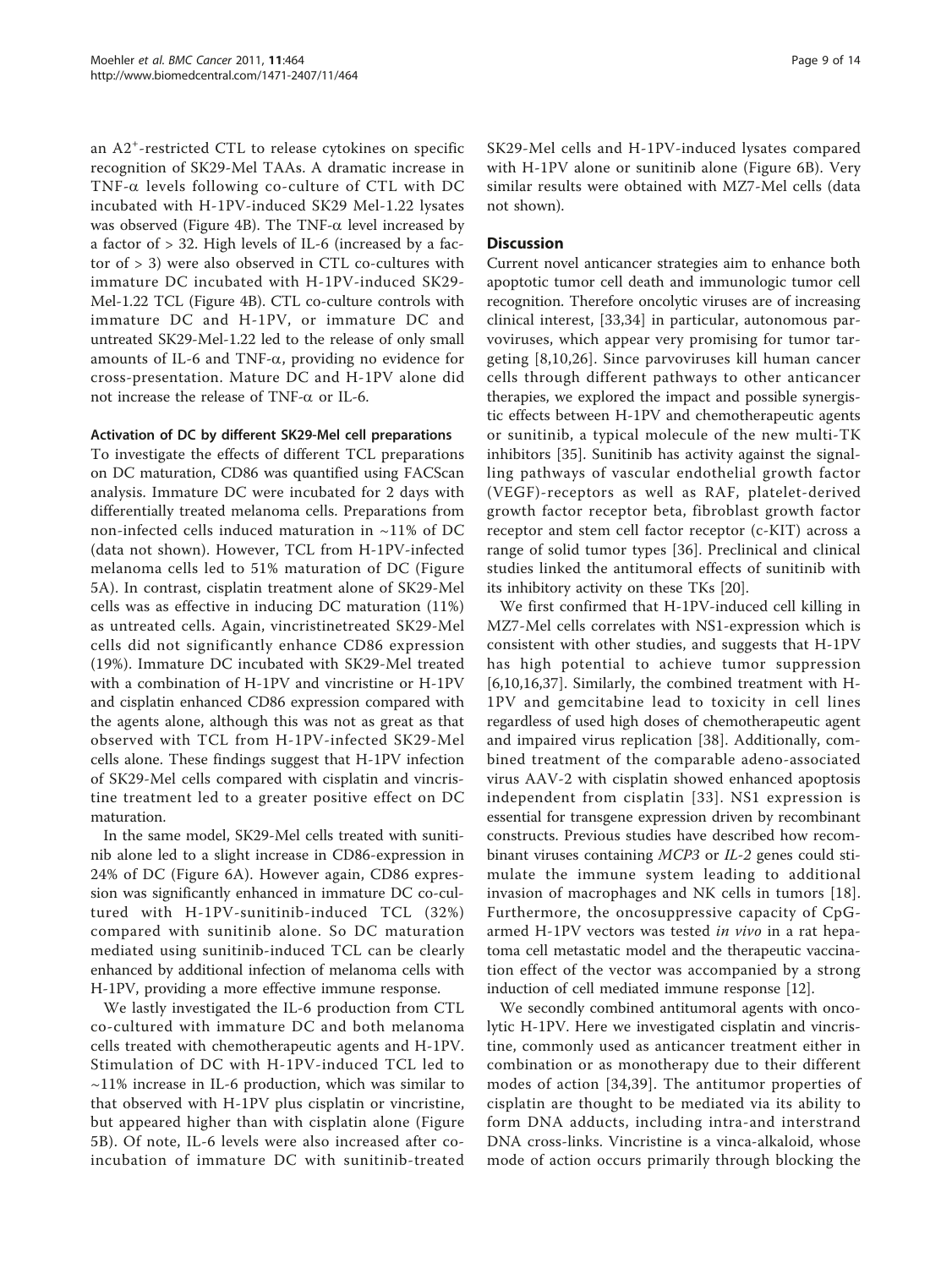<span id="page-9-0"></span>

polymerization of tubulin, which suppresses microtubule dynamics, halting mitosis and cell death [[40\]](#page-13-0). The combination of H-1PV with cisplatin or with vincristine resulted in a reduced cell survival, which appeared additive at most doses studied. These cytotoxic effects may depend on the p53 status of the cell lines, as cytotoxicity of H-1PV has been shown to be more pronounced in p53-negative than in p53-positive cells [[11](#page-12-0)]. SK29-Mel cells express the wildtype p53 gene [\[41\]](#page-13-0) and a greater effect may be observed in p53-negative cell lines. On the other hand, Angelova et al showed that gemcitabine resistance could efficiently be overcome by H-1PV [\[38](#page-13-0)].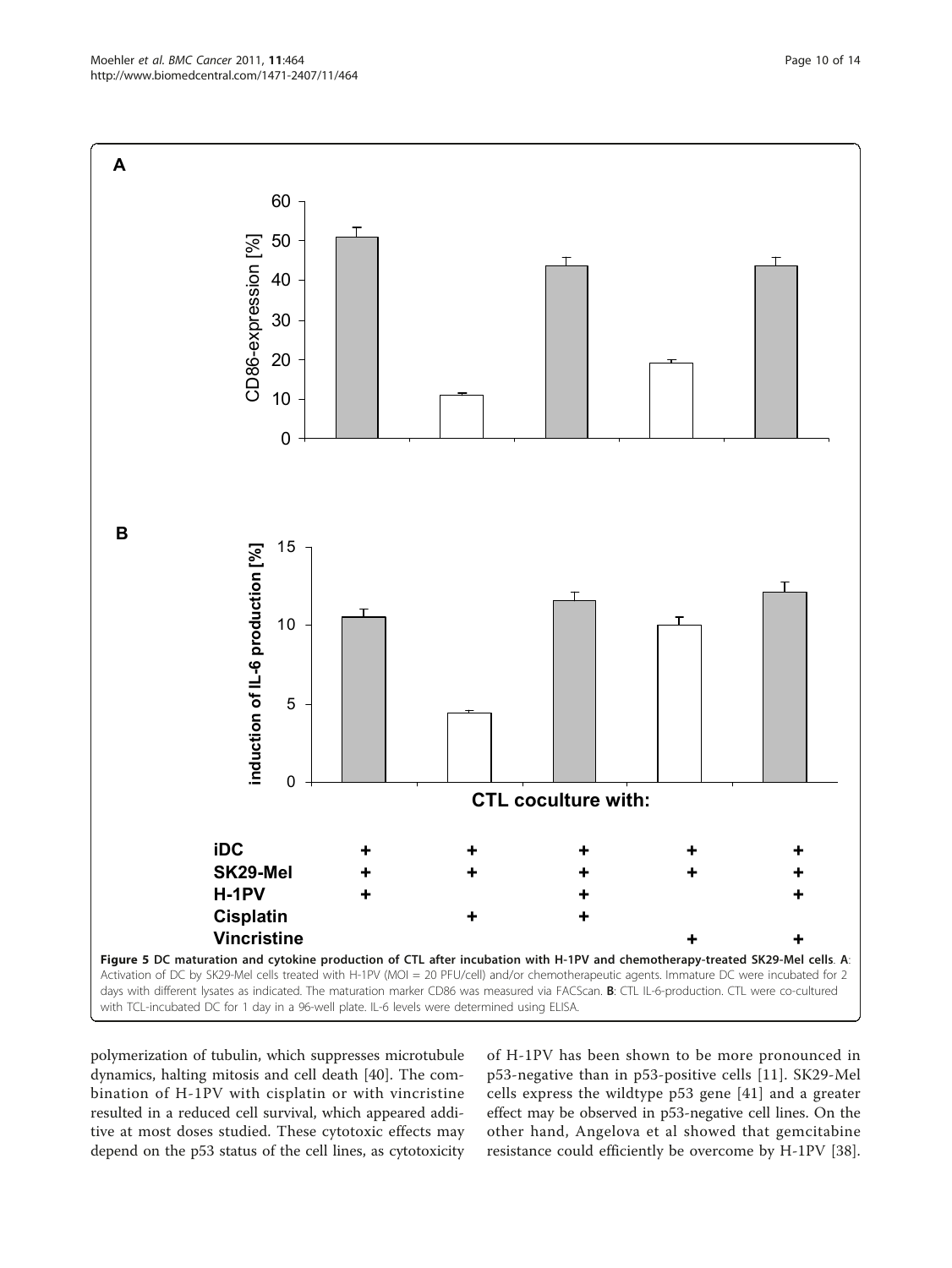Again in a rabbit tumor model, the oncolytic pox virus and expression of hGM-CSF from the virus induced tumor-specific CTL and enhanced tumor-specific CTL and antitumoral efficacy [[42](#page-13-0)]. Even more, the vaccinia virus (VV-CD) could demonstrate in vivo antitumor

effects when administered with 5-Flurocytidin (5FC) even if 5-FC inhibited virus replication [[43](#page-13-0)]. Furthermore in clinical trials with head and neck cancer patients the oncolytic virus ONYX-015 was combined with chemotherapy and clear benefits were observed in

<span id="page-10-0"></span>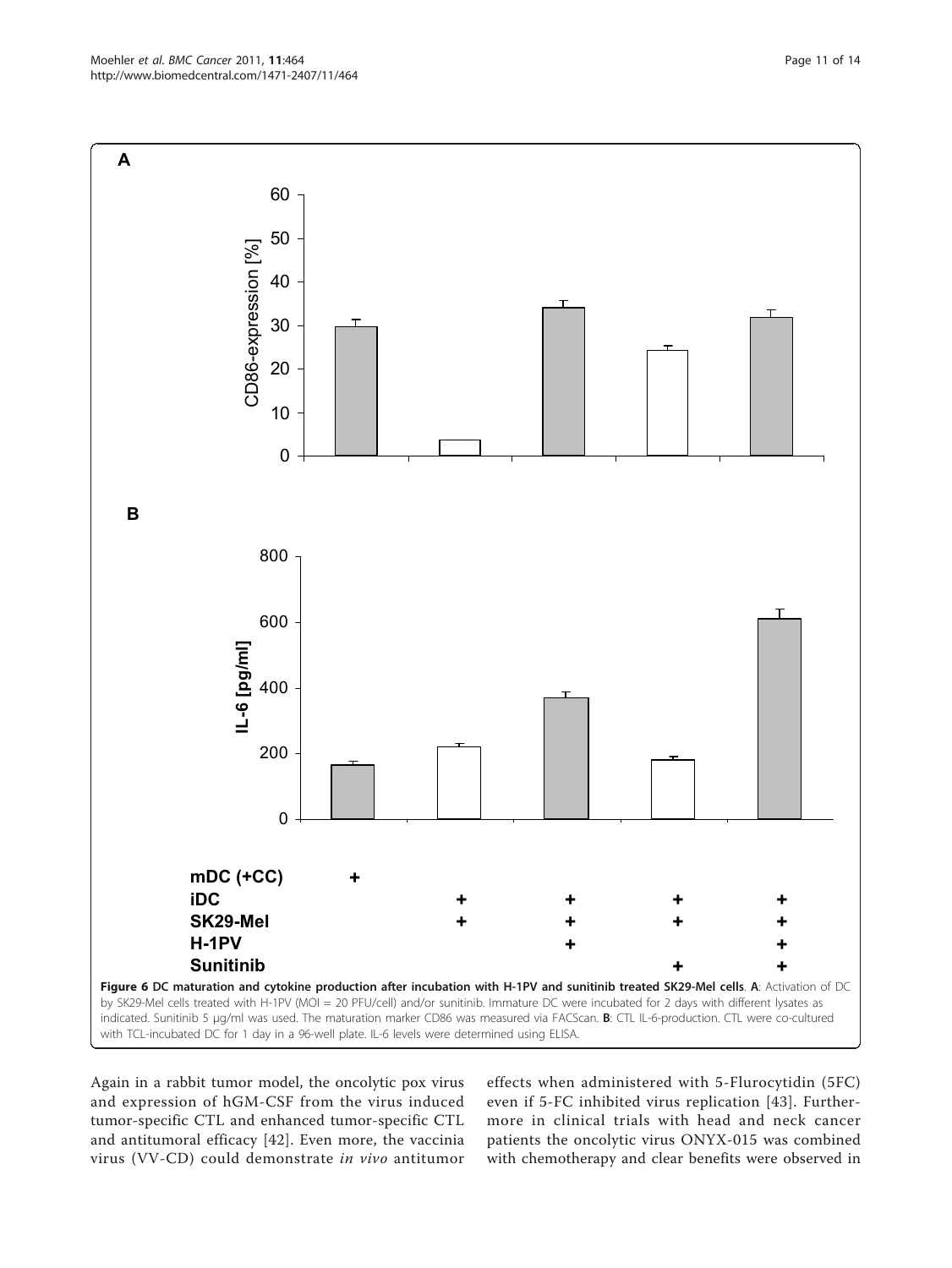combination with cisplatin and 5-FU compared to patients treated with chemotherapy alone [[44,45](#page-13-0)]. CPA, another alkylating agent like cisplatin, showed no effect on immune cell infiltrates, viral replication or viral transgene expression in experiments performed in nonobese diabetes/severe combined immunodeficient mice [[46,47](#page-13-0)]. Rather combined immunosuppressive effects of CPA correlated with increased viral transgene expression [\[48\]](#page-13-0) and replication [\[49,50](#page-13-0)] in a variety of tumor models. Moreover, adenvoiruses combined with cisplatin presented in vitro a significant increase of apoptosis of tumor cells but not normal cells in different tumor models [\[51,52\]](#page-13-0).

We next showed that phagocytosis of H-1PV-infected MZ7-Mel-cells by DC was enhanced in concordance with our previous data from other virus-infected cells [[6,8](#page-12-0),[53\]](#page-13-0). Thirdly, we analyzed DC maturation following incubation with H-1PV-induced TCL by measuring the expression of the maturation markers, CD80, CD83 and CD86. DC incubated with H-1PV-induced MZ7-Mel cell lysates resulted in a dramatic increase in the proportion of DC expressing maturation markers, supporting similar data with other melanoma models, and infection with the oncolytic reovirus [[54](#page-13-0)]. However, other viruses have been reported to directly infect DC causing lysis and blocking important immune reactions [[55\]](#page-13-0).

We observed CTL activation following co-incubation with DC, which had phagocytosed H-1PV-infected SK29-Mel cells, which could be due to cross-presentation. Activation occurred even if H-1PV alone was unable to stimulate the DC and our data are supported by other studies [[53,56](#page-13-0)]. The increased release of proinflammatory cytokines by DC indicates augmented  $CD4<sup>+</sup>$  and  $CD8<sup>+</sup>$  T-cell activation. In vivo, this may lead to a response against TAAs [[6,10,](#page-12-0)[32](#page-13-0),[54](#page-13-0)]. As H-1PV-induced melanoma lysates induced a much higher level of phagocytosis by DC than either irradiated (necrotic) or untreated cells, H-1PV may directly enhance immune stimulation, which has also been shown with other viruses [[57](#page-13-0)]. Further, we observed enhanced release of IL-6. Finally, there was a dramatic increase of TNF- $\alpha$  and IL-6 following co-culture of CTL with DC and lysates from H-1PV-infected melanoma cells. This is consistent with data from other groups, where chemotherapeutic drugs like vincristine, paclitaxel or methotrexate enhanced DC maturation [[58\]](#page-13-0). Pandha et al showed that treatment with cisplatin increased the cytotoxicity of oncolytic reovirus but effects on the immune system were negative. The cytokine production induced by reovirus was suppressed by cisplatin [[59\]](#page-13-0). In our system, the comparable combination with H-1PV did not hinder the immune stimulatory effects.

We further investigated the use of sunitinib in combination with H-1PV in the melanoma cell line SK29-Mel. We demonstrated that sunitinib decreases SK29-Mel cell viability and that this is enhanced in combination with H-1PV. It has previously been shown than sunitinib does not affect DC phenotype;[[60](#page-13-0)] however, Finke et al have reported impaired regulatory T-cell function with sunitinib [[61](#page-13-0)]. Furthermore, pretreatment with sunitinib had no inhibitory effect on the ability of DC to stimulate allogenic lymphocyte proliferation [\[60\]](#page-13-0). The amount of viable immature DC were not affected by sunitinib treatment, and it did not show any inhibitory effects on maturation and function of DC, nor impair the induction of primary T-cell responses in vivo. Furthermore, it reduced the number of Tregs, which constitute a major immune suppressive burden in cancer immune therapy [\[60](#page-13-0)]. However, the effect of sunitinib on the function of human immune responses has not been evaluated in detail.

It could be postulated that combined oncolytic virotherapy can amplify the role of anti-angiogenic therapy by enhancing the effect of sunitinib and additional tumor cell lysis. Furthermore, DC maturation by cells treated with H-1PV, sunitinib and their combination could be stimulated. This effect could also be shown by the enhanced IL-6 production after the combined treatment with H-1PV and sunitinib.

#### Conclusions

In conclusion, our experiments show that the combination of chemotherapeutic agents and the apathogenic oncolytic H-1PV may enhance the tumor targeting armamentarium and may preferentially attain immunologically based long-term remission of cancer [[31](#page-13-0),[62](#page-13-0)]. Presentation of TAAs, CTL activation and anti-TAA responses should be presented as expectations for (i) greater immunomodulatory and killing effects of H-1PV compared with cisplatin and vincristine alone; and (ii) increased cell killing effects by the combined treatment with H-1PV and sunitinib. Furthermore, the use of oncolytic viruses and anti-angiogenic agents in the treatment of cancer could potentiate the particular effect. As the first in vitro proof of concept, these results indicate that the immunomodulatory properties of H-1PV are not disrupted by chemotherapeutic/targeted agents. Even more H-1PV oncolytic activity reinforced druginduced tumor cell killing, suggesting the application of this combination in tumor therapy could afford new intriguing aspects in human cancer treatment.

#### Abbreviations

H-1PV: parvovirus H-1; CTL: cytotoxic T-cell; DC: dendritic cell; TCL: tumor cell lysate; MOI: multiplicity of infection; TAA: tumor associated antigen; NK: natural killer cell; PBMC: peripheral blood mononuclear cells; TK: tyrosine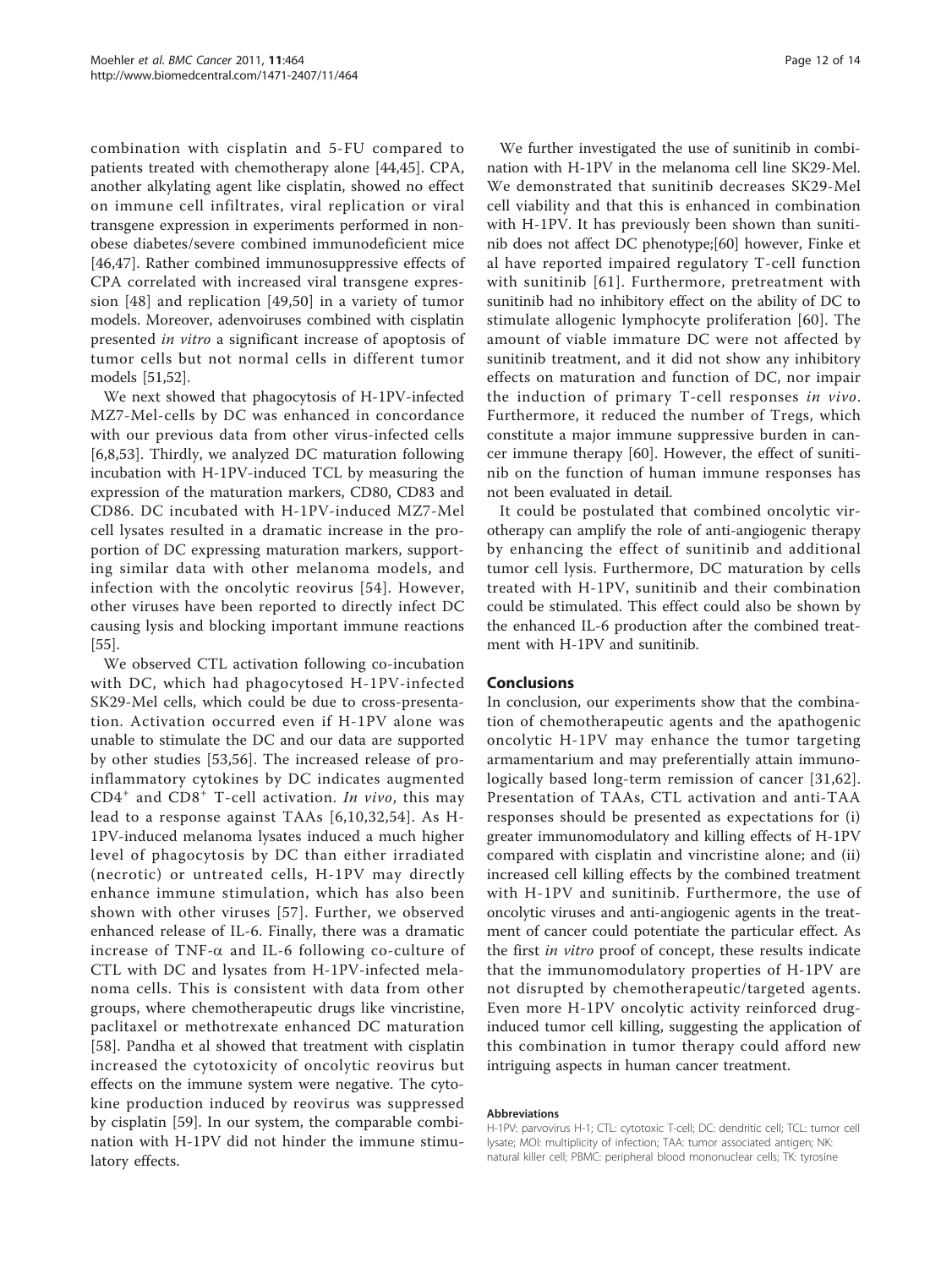<span id="page-12-0"></span>kinase; MZ-EBV-B: EBV-transformed B-cell line; PFU: plaque-forming units; p.i.: post infection; ELISA: enzyme-linked immunosorbant assay; MTT: 2-(4,5 dimethyltriazol-2-yl)-2,5-diphenyl tetrazolium bromide; TNF-α: tumor necrosis factor-alpha; IL-6: interleukin-6; VEGF: vascular endothelial growth factor.

#### Acknowledgements

The authors wish to thank Petra Schaefer for excellent technical assistance and Dr. N. Salomé for providing the NS1 antibodies. Markus Moehler and Maike Sieben contributed equally to this work. This work was supported by Grants from the German Cancer Aid (Deutsche Krebshilfe) No. 10-2183/ 102322 and local university research grants, MAIFOR program, No.9728053 and 9728275. The manuscript formed part of the Ph.D. and M.D. theses of Maike Sieben and Susanne Roth.

#### Author details

<sup>1</sup>First Department of Internal Medicine, University Medical Center of the Johannes Gutenberg University of Mainz, 55131 Mainz, Germany. <sup>2</sup>Infection and Cancer Program, Department F010, Deutsches Krebsforschungszentrum Heidelberg, 69120 Heidelberg, Germany. <sup>3</sup>Institut National de la Santé et de la Recherche Médicale Unité 701, Deutsches Krebsforschungszentrum Heidelberg, 69120 Heidelberg, Germany.

#### Authors' contributions

The authors' contributions to this research work are reflected in the order shown, with the exception of MM who supervised the research and finalized the report. MS, SR, and FS carried out all of the experiments. MM and MS drafted the manuscript. MM and MS conceived of the study, and participated in its design and coordination. All authors read and approved the final manuscript.

#### Competing interests

The authors declare that they have no competing interests.

#### Received: 6 July 2011 Accepted: 26 October 2011 Published: 26 October 2011

#### References

- 1. Chan CW, Housseau F: The 'kiss of death' [by dendritic cells to cancer](http://www.ncbi.nlm.nih.gov/pubmed/17948029?dopt=Abstract) [cells.](http://www.ncbi.nlm.nih.gov/pubmed/17948029?dopt=Abstract) Cell Death Differ 2008, 15:58-69.
- 2. van Mierlo GJ, Boonman ZF, Dumortier HM, den Boer AT, Fransen MF, Nouta J, van der Voort EI, Offringa R, Toes RE, Melief CJ: [Activation of](http://www.ncbi.nlm.nih.gov/pubmed/15557168?dopt=Abstract) [dendritic cells that cross-present tumor-derived antigen licenses CD8+](http://www.ncbi.nlm.nih.gov/pubmed/15557168?dopt=Abstract) [CTL to cause tumor eradication.](http://www.ncbi.nlm.nih.gov/pubmed/15557168?dopt=Abstract) J Immunol 2004, 173:6753-6759.
- Janeway CA Jr, Medzhitov R: [Innate immune recognition.](http://www.ncbi.nlm.nih.gov/pubmed/11861602?dopt=Abstract) Annu Rev Immunol 2002, 20:197-216.
- 4. Chalikonda S, Kivlen MH, O'Malley ME, Eric Dong XD, McCart JA, Gorry MC, Yin XY, Brown CK, Zeh HJ, Guo ZS, Bartlett DL: [Oncolytic virotherapy for](http://www.ncbi.nlm.nih.gov/pubmed/18084242?dopt=Abstract) [ovarian carcinomatosis using a replication-selective vaccinia virus armed](http://www.ncbi.nlm.nih.gov/pubmed/18084242?dopt=Abstract) [with a yeast cytosine deaminase gene.](http://www.ncbi.nlm.nih.gov/pubmed/18084242?dopt=Abstract) Cancer Gene Ther 2008, 15:115-125.
- Mace AT, Harrow SJ, Ganly I, Brown SM: [Cytotoxic effects of the oncolytic](http://www.ncbi.nlm.nih.gov/pubmed/17763002?dopt=Abstract) [herpes simplex virus HSV1716 alone and in combination with cisplatin](http://www.ncbi.nlm.nih.gov/pubmed/17763002?dopt=Abstract) [in head and neck squamous cell carcinoma.](http://www.ncbi.nlm.nih.gov/pubmed/17763002?dopt=Abstract) Acta Otolaryngol 2007, 127:880-887.
- 6. Moehler MH, Zeidler M, Wilsberg V, Cornelis JJ, Woelfel T, Rommelaere J, Galle PR, Heike M: [Parvovirus H-1-induced tumor cell death enhances](http://www.ncbi.nlm.nih.gov/pubmed/16076257?dopt=Abstract) [human immune response in vitro via increased phagocytosis,](http://www.ncbi.nlm.nih.gov/pubmed/16076257?dopt=Abstract) [maturation, and cross-presentation by dendritic cells.](http://www.ncbi.nlm.nih.gov/pubmed/16076257?dopt=Abstract) Hum Gene Ther 2005, 16:996-1005.
- 7. Kay MA, Glorioso JC, Naldini L: [Viral vectors for gene therapy: the art of](http://www.ncbi.nlm.nih.gov/pubmed/11135613?dopt=Abstract) [turning infectious agents into vehicles of therapeutics.](http://www.ncbi.nlm.nih.gov/pubmed/11135613?dopt=Abstract) Nat Med 2001, 7:33-40.
- 8. Moehler M, Blechacz B, Weiskopf N, Zeidler M, Stremmel W, Rommelaere J, Galle PR, Cornelis JJ: [Effective infection, apoptotic cell killing and gene](http://www.ncbi.nlm.nih.gov/pubmed/11332986?dopt=Abstract) [transfer of human hepatoma cells but not primary hepatocytes by](http://www.ncbi.nlm.nih.gov/pubmed/11332986?dopt=Abstract) [parvovirus H1 and derived vectors.](http://www.ncbi.nlm.nih.gov/pubmed/11332986?dopt=Abstract) Cancer Gene Ther 2001, 8:158-167.
- 9. Thomas CE, Ehrhardt A, Kay MA: [Progress and problems with the use of](http://www.ncbi.nlm.nih.gov/pubmed/12728277?dopt=Abstract) [viral vectors for gene therapy.](http://www.ncbi.nlm.nih.gov/pubmed/12728277?dopt=Abstract) Nat Rev Genet 2003, 4:346-358.
- 10. Moehler M, Zeidler M, Schede J, Rommelaere J, Galle PR, Cornelis JJ, Heike M: [Oncolytic parvovirus H1 induces release of heat-shock protein](http://www.ncbi.nlm.nih.gov/pubmed/12768193?dopt=Abstract) [HSP72 in susceptible human tumor cells but may not affect primary](http://www.ncbi.nlm.nih.gov/pubmed/12768193?dopt=Abstract) [immune cells.](http://www.ncbi.nlm.nih.gov/pubmed/12768193?dopt=Abstract) Cancer Gene Ther 2003, 10:477-480.
- 11. Sieben M, Herzer K, Zeidler M, Heinrichs V, Leuchs B, Schuler M, Cornelis JJ, Galle PR, Rommelaere J, Moehler M: [Killing of p53-deficient hepatoma](http://www.ncbi.nlm.nih.gov/pubmed/18609705?dopt=Abstract) [cells by parvovirus H-1 and chemotherapeutics requires promyelocytic](http://www.ncbi.nlm.nih.gov/pubmed/18609705?dopt=Abstract) [leukemia protein.](http://www.ncbi.nlm.nih.gov/pubmed/18609705?dopt=Abstract) World J Gastroenterol 2008, 14:3819-3828.
- 12. Rommelaere J, Geletneky K, Angelova AL, Daeffler L, Dinsart C, Kiprianova I, Schlehofer JR, Raykov Z: [Oncolytic parvoviruses as cancer therapeutics.](http://www.ncbi.nlm.nih.gov/pubmed/20211577?dopt=Abstract) Cytokine Growth Factor Rev 2010, 21:185-195.
- 13. Bhat R, Dempe S, Dinsart C, Rommelaere J: Enhancement of NK cell antitumor responses using an oncolytic parvovirus. Int J Cancer 128:908-919.
- 14. Angelova AL, Aprahamian M, Balboni G, Delecluse HJ, Feederle R, Kiprianova I, Grekova SP, Galabov AS, Witzens-Harig M, Ho AD, et al: [Oncolytic rat parvovirus H-1PV, a candidate for the treatment of human](http://www.ncbi.nlm.nih.gov/pubmed/19367260?dopt=Abstract) [lymphoma: In vitro and in vivo studies.](http://www.ncbi.nlm.nih.gov/pubmed/19367260?dopt=Abstract) Mol Ther 2009, 17:1164-1172.
- 15. Grekova S, Aprahamian M, Giese N, Schmitt S, Giese T, Falk CS, Daeffler L, Cziepluch C, Rommelaere J, Raykov Z: Immune cells participate in the oncosuppressive activity of parvovirus H-1PV and are activated as a result of their abortive infection with this agent. Cancer Biol Ther 10:1280-1289.
- 16. Cornelis JJ, Lang SI, Stroh-Dege AY, Balboni G, Dinsart C, Rommelaere J: [Cancer gene therapy through autonomous parvovirus](http://www.ncbi.nlm.nih.gov/pubmed/15384939?dopt=Abstract)–mediated gene [transfer.](http://www.ncbi.nlm.nih.gov/pubmed/15384939?dopt=Abstract) Curr Gene Ther 2004, 4:249-261.
- 17. Malerba M, Daeffler L, Rommelaere J, Iggo RD: [Replicating parvoviruses](http://www.ncbi.nlm.nih.gov/pubmed/12767988?dopt=Abstract) [that target colon cancer cells.](http://www.ncbi.nlm.nih.gov/pubmed/12767988?dopt=Abstract) J Virol 2003, 77:6683-6691.
- 18. Wetzel K, Menten P, Opdenakker G, Van Damme J, Grone HJ, Giese N, Vecchi A, Sozzani S, Cornelis JJ, Rommelaere J, Dinsart C: [Transduction of](http://www.ncbi.nlm.nih.gov/pubmed/11529662?dopt=Abstract) [human MCP-3 by a parvoviral vector induces leukocyte infiltration and](http://www.ncbi.nlm.nih.gov/pubmed/11529662?dopt=Abstract) [reduces growth of human cervical carcinoma cell xenografts.](http://www.ncbi.nlm.nih.gov/pubmed/11529662?dopt=Abstract) J Gene Med 2001, 3:326-337.
- 19. Olijslagers S, Dege AY, Dinsart C, Voorhoeve M, Rommelaere J, Noteborn MH, Cornelis JJ: [Potentiation of a recombinant oncolytic](http://www.ncbi.nlm.nih.gov/pubmed/11781658?dopt=Abstract) [parvovirus by expression of Apoptin.](http://www.ncbi.nlm.nih.gov/pubmed/11781658?dopt=Abstract) Cancer Gene Ther 2001, 8:958-965.
- 20. Christensen JG: [A preclinical review of sunitinib, a multitargeted receptor](http://www.ncbi.nlm.nih.gov/pubmed/17761721?dopt=Abstract) [tyrosine kinase inhibitor with anti-angiogenic and antitumour activities.](http://www.ncbi.nlm.nih.gov/pubmed/17761721?dopt=Abstract) Ann Oncol 2007, 18(Suppl 10):x3-10.
- 21. Llovet JM, Ricci S, Mazzaferro V, Hilgard P, Gane E, Blanc JF, de Oliveira AC, Santoro A, Raoul JL, Forner A, et al: [Sorafenib in advanced hepatocellular](http://www.ncbi.nlm.nih.gov/pubmed/18650514?dopt=Abstract) [carcinoma.](http://www.ncbi.nlm.nih.gov/pubmed/18650514?dopt=Abstract) N Engl J Med 2008, 359:378-390.
- 22. Lennerz V, Fatho M, Gentilini C, Frye RA, Lifke A, Ferel D, Wolfel C, Huber C, Wolfel T: [The response of autologous T cells to a human melanoma is](http://www.ncbi.nlm.nih.gov/pubmed/16247014?dopt=Abstract) [dominated by mutated neoantigens.](http://www.ncbi.nlm.nih.gov/pubmed/16247014?dopt=Abstract) Proc Natl Acad Sci USA 2005, 102:16013-16018.
- 23. Wang Z, Seliger B, Mike N, Momburg F, Knuth A, Ferrone S: [Molecular](http://www.ncbi.nlm.nih.gov/pubmed/9605759?dopt=Abstract) [analysis of the HLA-A2 antigen loss by melanoma cells SK-MEL-29.1.22](http://www.ncbi.nlm.nih.gov/pubmed/9605759?dopt=Abstract) [and SK-MEL-29.1.29.](http://www.ncbi.nlm.nih.gov/pubmed/9605759?dopt=Abstract) Cancer Res 1998, 58:2149-2157.
- 24. Wolfel T, Van Pel A, Brichard V, Schneider J, Seliger B, Meyer zum Buschenfelde KH, Boon T: [Two tyrosinase nonapeptides recognized on](http://www.ncbi.nlm.nih.gov/pubmed/8125142?dopt=Abstract) [HLA-A2 melanomas by autologous cytolytic T lymphocytes.](http://www.ncbi.nlm.nih.gov/pubmed/8125142?dopt=Abstract) Eur J Immunol 1994, 24:759-764.
- 25. Jonuleit H, Schmitt E, Schuler G, Knop J, Enk AH: [Induction of interleukin](http://www.ncbi.nlm.nih.gov/pubmed/11067871?dopt=Abstract) [10-producing, nonproliferating CD4\(+\) T cells with regulatory properties](http://www.ncbi.nlm.nih.gov/pubmed/11067871?dopt=Abstract) [by repetitive stimulation with allogeneic immature human dendritic](http://www.ncbi.nlm.nih.gov/pubmed/11067871?dopt=Abstract) [cells.](http://www.ncbi.nlm.nih.gov/pubmed/11067871?dopt=Abstract) *J Exp Med 2000*, 192:1213-1222.
- 26. Wrzesinski C, Tesfay L, Salome N, Jauniaux JC, Rommelaere J, Cornelis J, Dinsart C: [Chimeric and pseudotyped parvoviruses minimize the](http://www.ncbi.nlm.nih.gov/pubmed/12610161?dopt=Abstract) [contamination of recombinant stocks with replication-competent viruses](http://www.ncbi.nlm.nih.gov/pubmed/12610161?dopt=Abstract) [and identify a DNA sequence that restricts parvovirus H-1 in mouse](http://www.ncbi.nlm.nih.gov/pubmed/12610161?dopt=Abstract) [cells.](http://www.ncbi.nlm.nih.gov/pubmed/12610161?dopt=Abstract) J Virol 2003, 77:3851-3858.
- 27. Faisst S, Faisst SR, Dupressoir T, Plaza S, Pujol A, Jauniaux JC, Rhode SL, Rommelaere J: [Isolation of a fully infectious variant of parvovirus H-1](http://www.ncbi.nlm.nih.gov/pubmed/7769719?dopt=Abstract) [supplanting the standard strain in human cells.](http://www.ncbi.nlm.nih.gov/pubmed/7769719?dopt=Abstract) J Virol 1995, 69:4538-4543.
- 28. Jonuleit H, Giesecke A, Kandemir A, Paragnik L, Knop J, Enk AH: [Induction](http://www.ncbi.nlm.nih.gov/pubmed/10966056?dopt=Abstract) [of tumor peptide-specific cytotoxic T cells under serum-free conditions](http://www.ncbi.nlm.nih.gov/pubmed/10966056?dopt=Abstract) [by mature human dendritic cells.](http://www.ncbi.nlm.nih.gov/pubmed/10966056?dopt=Abstract) Arch Dermatol Res 2000, 292:325-332.
- 29. Hristov G, Kramer M, Li J, El-Andaloussi N, Mora R, Daeffler L, Zentgraf H, Rommelaere J, Marchini A: Through its nonstructural protein NS1, parvovirus H-1 induces apoptosis via accumulation of reactive oxygen species. *J Virol* 84:5909-5922.
- 30. Rommelaere J, Cornelis JJ: Autonomous Parvoviruses. Monographs in Virology 2001, 22:100-129.